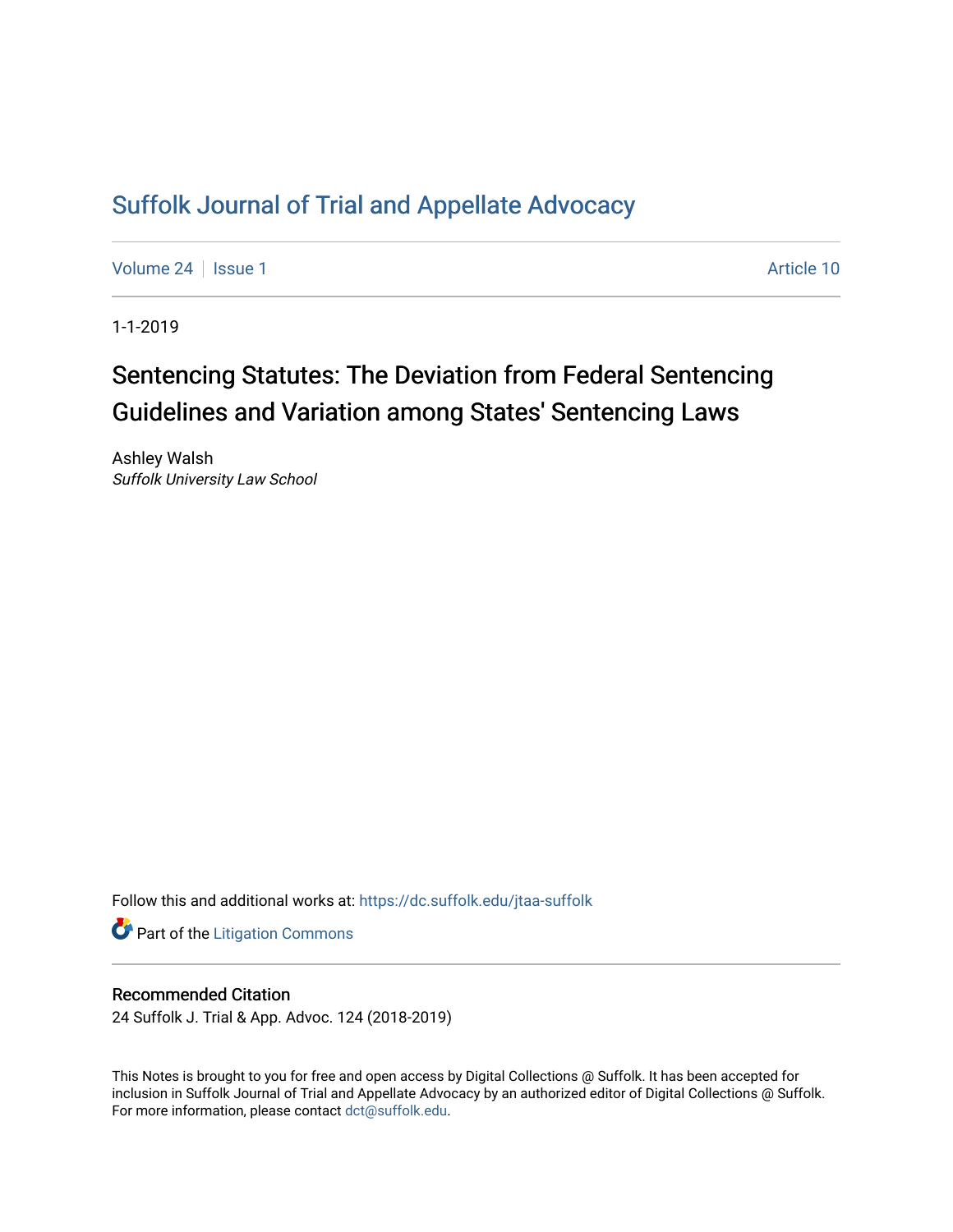# **SENTENCING STATUTES: THE DEVIATION FROM FEDERAL SENTENCING GUIDELINES AND VARIATION AMONG STATES' SENTENCING LAWS**

*Only the man who has enough good in him to feel the justice of the penalty can be punished* -William *Ernest Hocking*

#### **INTRODUCTION**

Over the years, many cases have been brought before the United States Supreme Court to decide whether a state law is unconstitutional or whether the matter has federal standing.' Under Amendment X of the United States Constitution, states possess reserved powers separate from the federal government's powers.2 These reserved powers grant each individual state the ability to create and abide **by** their own constitutions, statutes, and amendments, as long as there is no conflict with the United States Constitution.' Therefore, a state's power to create its own legislation allows it to utilize all, some, or none of the federal legislation or suggested materials as a model.'

<sup>4</sup>*See* **STANDARDS** FOR **CRIMINAL JUSTICE: SENTENCING** pt. II, **18-2.1** (AM. BAR ASS'N 1994) (providing model for state legislature to view when designing sentencing system).

Standard **18-2.1** Multiple Purposes; Consequential and Retributive Approaches

<sup>&</sup>lt;sup>1</sup> See Ewing v. California, 538 U.S. 11, 29-30 (2003) (holding state's sentence not grossly disproportionate and not in violation of Eighth Amendment); *see also* Lockyer v. Andrade, **538 U.S. 63, 77 (2003)** (upholding defendant's state sentence). "[I]t was not an unreasonable application of our clearly established law for the California Court of Appeal to affirm Andrade's sentence of two consecutive terms of twenty-five years to life in prison." *Id.* at **77.**

**<sup>2</sup>** *See* **U.S. CONST.** amend. X (stating powers reserved to states). "The powers not delegated to the United States **by** the Constitution, nor prohibited **by** it to the States, are reserved to the States respectively, or to the people." *Id.; see also* Alden v. Maine, **527 U.S. 706,** 714 **(1999)** (reiterating states as sovereign entities); United States v. Darby, **312 U.S. 100,** 124 (1941) ("There is nothing in the history **...** to suggest **...** its purpose was other than to allay fears that the new national government might seek to exercise powers not granted, and that the states might not be able to exercise fully their reserved powers.").

**<sup>3</sup>***See* **U.S. CONST.** art. VI, cl. 2 ("This Constitution, and the Laws of the United States **...** shall be the supreme Law of the Land; and the Judges in every State shall be bound thereby, anything in the Constitution or Laws of any State to the Contrary notwithstanding."); *see also* Darr v. Burford, **339 U.S. 200, 217 (1950)** ("[S]tates have the major responsibility for the maintenance of law and order within their borders **. . . .").**

**A.** Societal Purposes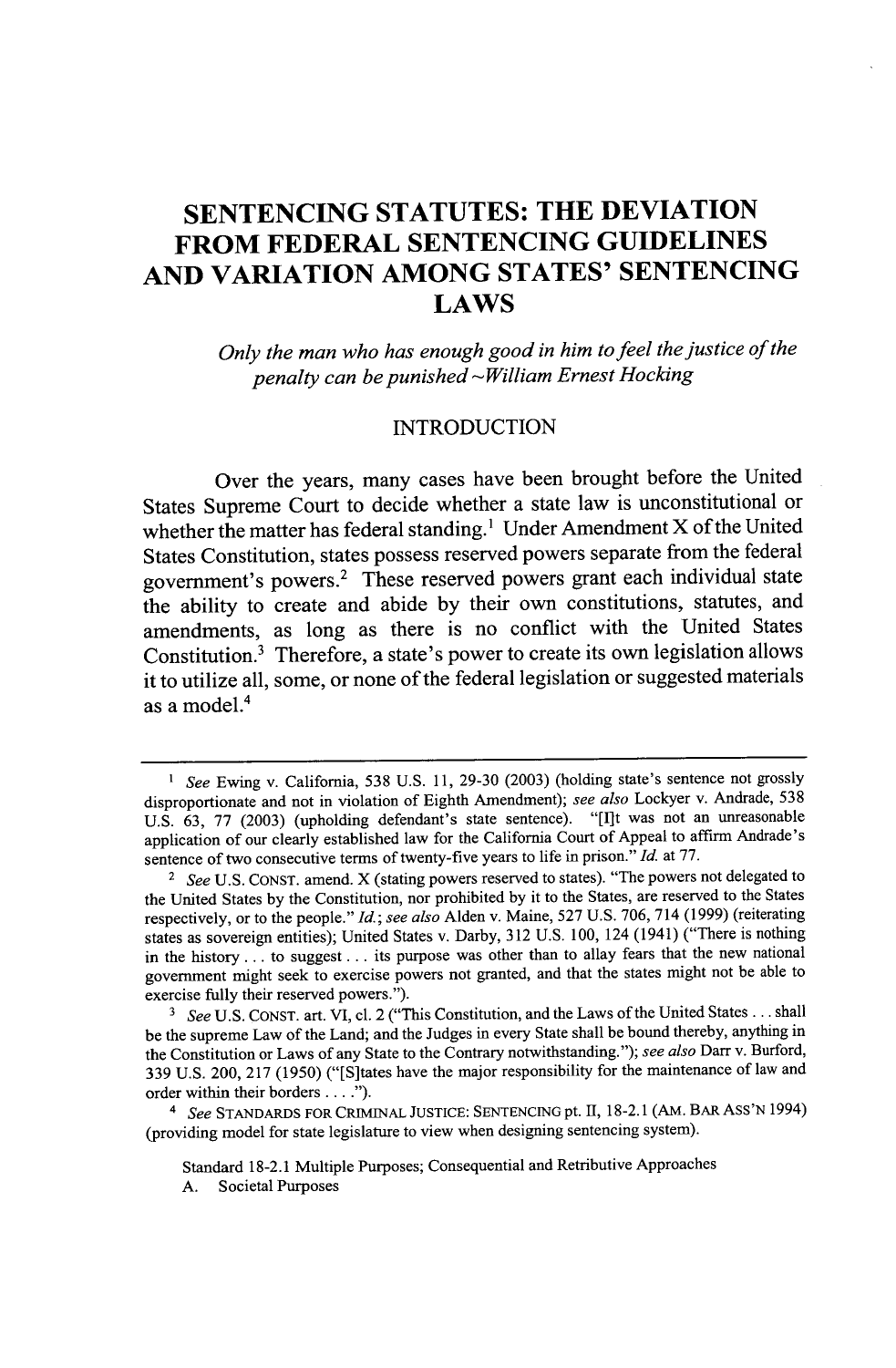Although states have some prohibitions of powers, they do possess the power to create their own sentencing statutes.<sup>5</sup> The ability to create state sentencing laws arises from Amendment X of the United States Constitution.<sup>6</sup> While keeping in mind that the interpretation cannot conflict with supreme laws, neighboring states can interpret sentencing models or create new sentencing laws however the state deems appropriate for its jurisdiction.' The existence of multiple state sentencing laws and one uniform federal sentencing guideline creates a question of whether or not this is the most effective method of dealing with criminal offenders.' Due to the increasing number of state sentencing guidelines and its supporters, state sentencing guideline developments are prospering.<sup>9</sup>

> (a) The legislature should consider at least five different societal purposes in designing a sentencing system:

i. To foster respect for the law and to deter criminal conduct.

- ii **.** To incapacitate offenders.
- iii. To punish offenders.
- iv. To provide restitution or reparation to victims of crime.
- v. To rehabilitate offenders.

**(b)** Determination of the societal purposes for sentencing is a primary element of the legislative function. The legislature may be aided **by** the agency performing the intermediate function.

*Id.; see also* U.S. SENTENCING GUIDELINES MANUAL § 3E1.1 (U.S. SENTENCING COMM'N 2016) (providing federal sentencing guidelines). When a federal court in any district sentences a defendant, it looks to the **U.S.** Guidelines Manual provided **by** the United States Sentencing Commission. *Id.*

- *<sup>5</sup>See infra* Part **I,** II, and **IlL**
- **6** *See* **U.S. CONST.** amend. X (expressing state powers).

*<sup>7</sup>See* Harmelin v. Michigan, **501 U.S. 957, 989 (1991)** (recognizing varying levels of punishment for specific acts among states). One state may criminalize an act that another state does not criminalize, or assign a less severe punishment. *Id.* "What greater disproportion could there be than that?" *Id.* at **989-90;** *see also* NORA V. **DEMLEITNER,** DOUGLAS **A.** BERMAN, MARC L. MILLER **&** RONALD F. WRIGHT, **SENTENCING** LAW **AND** POLICY: **CASES, STATUTES, AND** GUIDELINES **7** (Wolters Kluwer, 2nd ed. **2007)** (discussing historical trends in theory of punishment); NICHOLAS **N.** KITTRIE, ELYCE H. **ZENOFF &** VINCENT **A. ENG, SENTENCING, SANCTIONS, AND** CORRECTIONS: FEDERAL **AND STATE** LAW, POLICY, **AND** PRACTICE 222 (Found. Press, 2nd ed. 2002) (explaining diversity of state guidelines). "One continuing concern is the ability to individualize sentencing and consider a wide range of sentencing purposes while maintaining an equitable sentencing system." Id. at **215.**

**<sup>8</sup>***See* NICHOLAS **N.** KITTRIE, ELYCE H. **ZENOFF &** VINCENT **A. ENG, SENTENCING, SANCTIONS, AND** CORRECTIONS: FEDERAL **AND STATE** LAW, POLICY, **AND** PRACTICE 222 (Found. Press, 2nd ed. 2002) (reasoning greater state guidelines success due to lack of federal features included in them).

<sup>9</sup> See id. (analyzing why state sentencing guidelines are more popular than federal guidelines). State sentencing guidelines have the capability of "bringing greater fairness and rationality to sentencing, retaining more judicial discretion than federal version **...** permitting consideration of a wider range of sentencing purposes and offender characteristics," and "emphasizing the goal of predicting and avoiding prison overcrowding." *Id.* **A** more effective balance of "resource matching,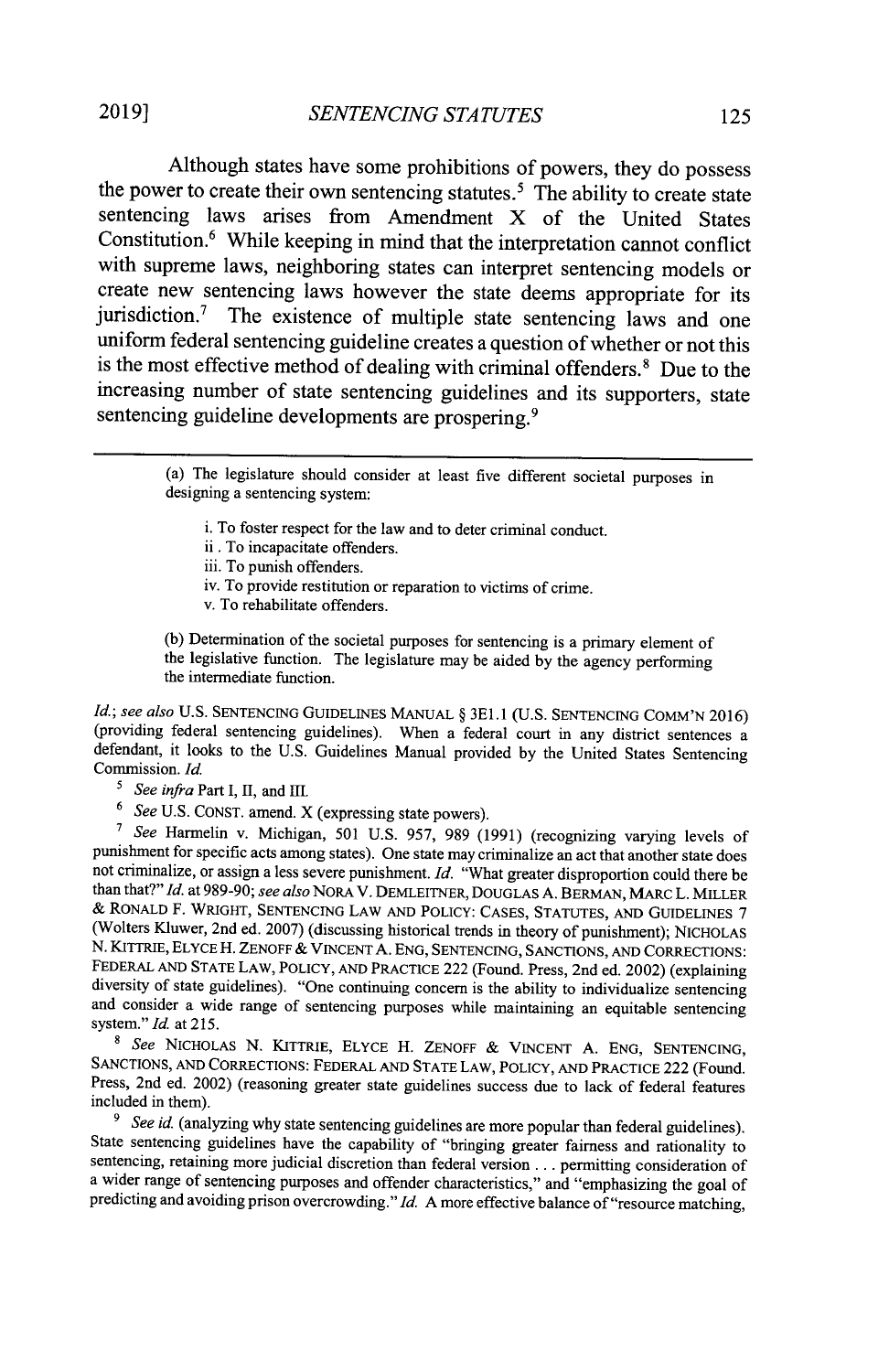### **HISTORY**

Although each state may create its own sentencing laws, the states tend to follow similar traditional social purposes behind sentencing.<sup>10</sup><br>Determines incorporation rehabilitation and retribution or just Deterrence, incapacitation, rehabilitation, and retribution, punishments, typically fall under one of the main categories of sentencing.<sup>11</sup> The purpose of deterrence is to increase the number of law-abiding citizens by deterring the public with serious consequences for criminal behavior.<sup>12</sup> Because some form of incapacitation generally follows an offense, whether it be incarceration or non-prison sanctions, jurisdictions can decide on the degree of incapacitation for the offender.<sup>13</sup> While the punishing of offenders lost popularity around the *1950s,* many states remain to keep punishment as the central objective of state sentencing laws.<sup>14</sup> When appropriate and achievable, reparation or restitution is sought to replenish victims of crimes for their losses suffered.<sup>15</sup> Rehabilitating offenders, whether incarcerated or not, has two intertwining goals: reform the offender while simultaneously accomplishing other societal objectives.<sup>16</sup>

<sup>11</sup> See id. (describing what is within each category); see also Punishment - Theories of *Punishment,* http://law.jrank.org/pages/9576/Punishment-THEORIES-PUNISHMENT.html (last visited Oct. 21, **2018)** (claiming "[t]heories of punishment can be divided into two general philosophies: utilitarian and retributive."). Under the utilitarian theory, punishment is a form of discouraging or deterring future wrongdoing. *Id.* The retributive theory suggests criminals deserve punishment for their criminal behavior, focusing "on the crime itself as the reason for imposing punishment." *Id.*

*12 See* Demleitner et. al., *supra* note **7,** at *5* (summarizing theory behind deterrence). Deterrence can be a general punishment that "should prevent other people from committing criminal acts," or specific punishment that "should prevent the same person from committing crimes." *See also Punishment* **-** *Theories of Punishment,* http://law.jrank.org/pages/9576/Punishment-THEORIES-PUNISHMENT.html (last visited Oct. 21, **2018)** (explaining types of deterrence).

*<sup>13</sup>See* Demleitner et. al., *supra* note **7,** at **5** (reasoning behind incapacitating offenders).

- <sup>14</sup> See id. (announcing return of punishing offenders).
- <sup>15</sup> See id. (explaining concept of victim restoration).

*<sup>16</sup>See id.* at *5-6* (explaining purpose of rehabilitating offenders). The main goal of rehabilitating offenders is to reform them. *Id.* Rehabilitation also serves to deter criminal conduct and punish offenders. *Id.* at **6.;** *see also Punishment* **-** *Theories of Punishment,* http://law.jrank.org/pages/9576/Punishment-THEORES-PUNISHMENT.html (last visited Oct. 21, **2018)** (stating rehabilitation typically includes treatment for afflictions and educational programs for competing in **job** market).

sanction severity and type, allowable sentencing factors, and the degree of case-level discretion" contribute to the state sentencing guidelines meeting more success than federal guidelines. *Id* at **226.**

*<sup>1</sup>o See* **NORA V. DEMLEITNER, DOUGLAS A. BERMAN, MARC L. MILLER & RONALD** F. **WRIGHT, SENTENCING LAW AND POLICY: CASES, STATUTES, AND GUIDELINES** 2 (Wolters Kluwer, 2nd ed. **2007)** (addressing two categories of sentencing philosophers: consequentialist or deontological). Consequentialist philosophers "justify state punishment as a means of reducing the overall harms created **by** criminal behavior," while deontological philosophers "justify state punishment as a means of righting the moral wrongs of criminal behavior." *Id.*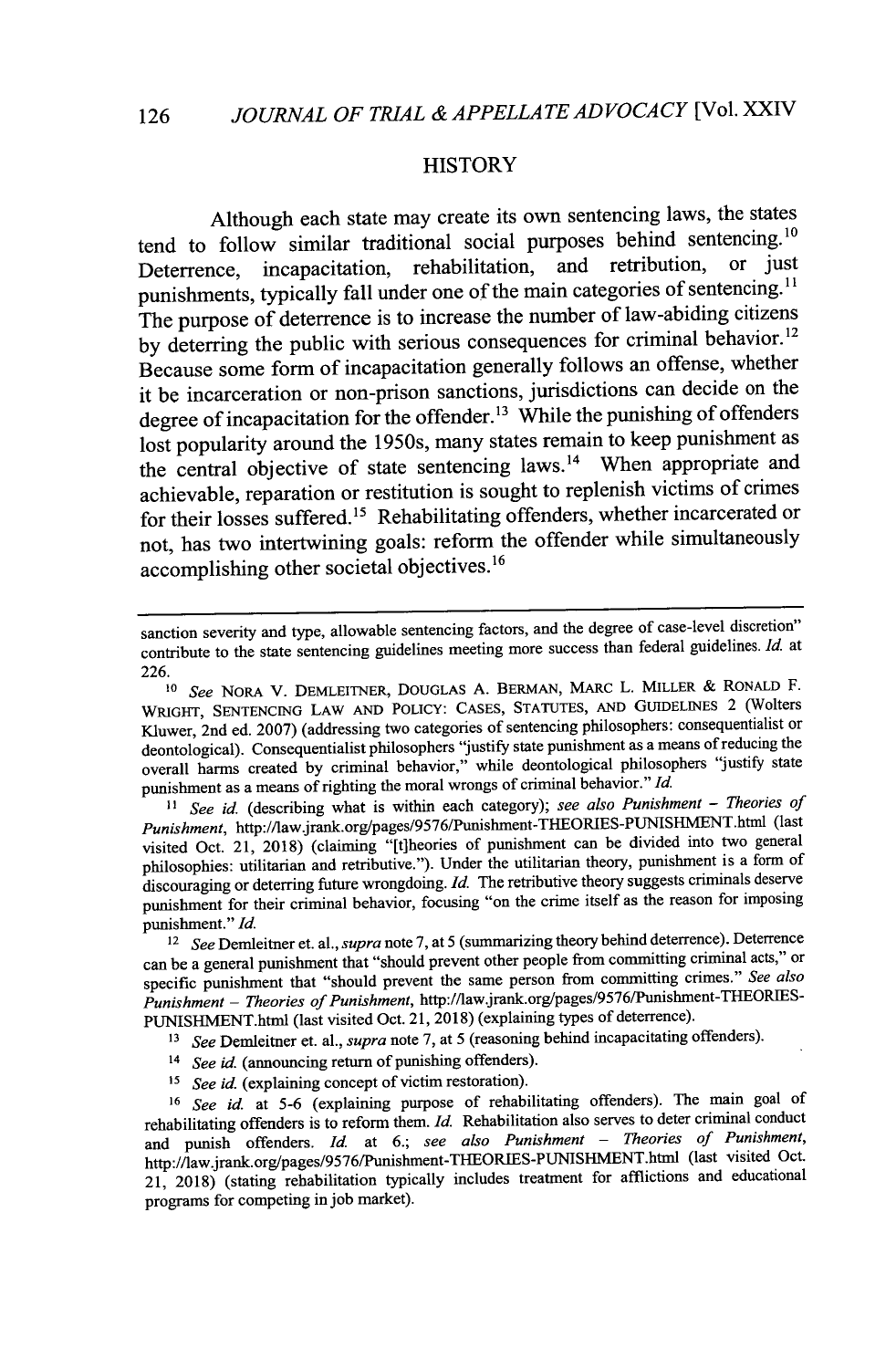When a legislature is determining how to design and implement sentencing guidelines or laws, it must decide how much discretion is given to a judge or administrative agency.<sup>17</sup> For example, a legislature can determine that a certain crime be punishable **by** a set term of imprisonment with no judicial or administrative discretion, **by** a general range of imprisonment from which the judge will decide the sentence, or **by** an extremely wide range of imprisonment imposed **by** a judge with the duration of the sentence decided by an administrative agency.<sup>18</sup> Contemporary sentencing models stem from the previously mentioned statutory sentencing models and consist of determinate, indeterminate, mandatory minimums, presumptive sentencing guidelines, and voluntary and advisory sentencing guidelines.<sup>19</sup> Over the years, the popularity of some models have fluctuated.<sup>20</sup> Recently, some states have replaced indeterminate sentencing with a more structured sentencing model, involving determinate sentencing, mandatory minimum penalties, and sentencing guidelines.<sup>21</sup>

Should concern arise regarding the constitutionality of a state's sentence under the United States Constitution, after exhausting all appeals, motions, and habeas corpus petitions in the state court, the federal government may receive a petition for a writ of habeas corpus to hear the case, and render a decision.<sup>22</sup>**A** state prisoner can claim cruel and unusual

**(1)** the appropriate sentence for an offender in a specific case is presumed to fall within a range of sentences authorized **by** sentencing guidelines that are adopted **by** a legislatively created sentencing body, usually a sentencing commission; (2) sentencing judges are expected to sentence within the range or provide written justification for departure; **(3)** the guidelines provide for some review, usually appellate, of the departure.

*Id.* Recommended sentencing policies that are not required by law are voluntary and advisory sentencing guidelines. *Id.*

*20 See* Kittrie et al., *supra* note **8,** at 212 (describing transformation of sentencing from past to present).

*21 See id.* (explaining recent changes in sentencing).

*22 See* Duncan v. Henry, *513* **U.S.** 364, *365-66* **(1995)** (asserting state prisoners must alert state of federal claims under United States Constitution); *see also* Picard v. Connor, 404 **U.S. 270, 275 (1971)** (stating policy of federal-state comity in exhaustion doctrine); Darr v. Burford, **339 U.S.** 200, **217 (1950)** (explaining state court entitled to review its acts before state prisoner seeks federal

<sup>1</sup>*See* Kittrie et. al., *supra* note **8,** at **209-12** (discussing statutory sentencing models).

<sup>&</sup>lt;sup>18</sup> *See id.* at 209-10 (citing state legislature's variety of statutory sentencing models). Utilization of these statutory sentencing models is not required, nor is there a rule against using a combination of the models, if applicable. *Id.* at **209.**

<sup>&</sup>lt;sup>19</sup> See id. at 211-12 (listing contemporary sentencing models). A determinate sentence involves a "sentence of incarceration in which an offender is given a fixed term that may be reduced **by** good time or earned time." *Id.* An indeterminate sentence gives "an administrative agency authority to release an offender and determine whether an offender's parole will be revoked for violations of the conditions of release." *Id.* The mandatory minimum is a sentence "that is specified **by** statute and that may be applied for all convictions of a particular crime or a particular crime in which special circumstances." *Id.* Presumptive sentencing guidelines can occur if: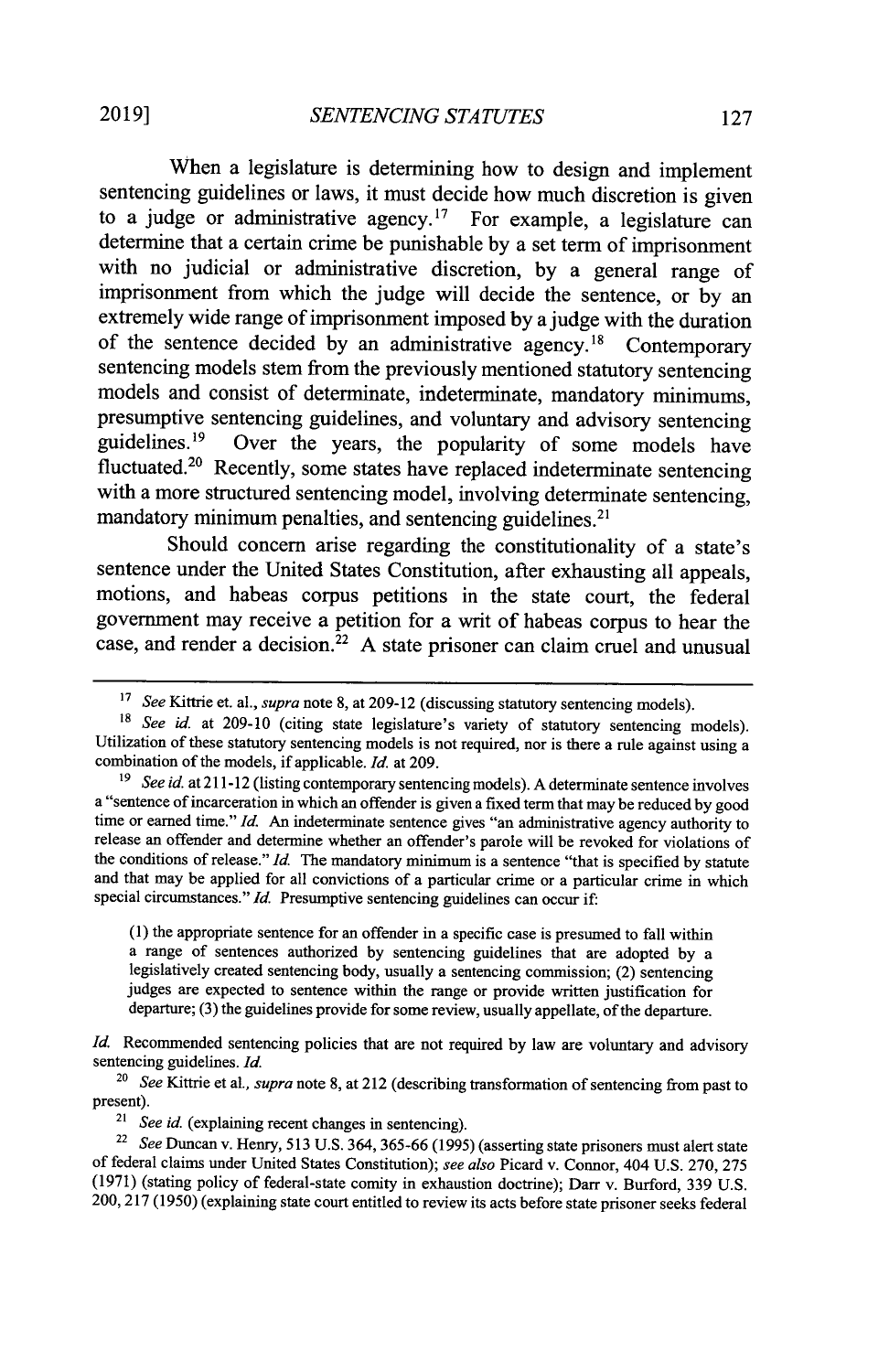punishment under the Eighth Amendment if he or she is subjected to excessive sanctions.<sup>23</sup> The application of this doctrine, codified in 28 U.S.C. **§** 2254(b)-(c), requires that the state prisoner notify the state courts of the claim being challenged before a federal court can hear the prisoner's assertion regarding the legality of the current sentence.<sup>24</sup> This requirement ensures the state has an opportunity to correct any constitutional violations in the prisoner's claim first.<sup>25</sup>

# PART **I - MASSACHUSETTS SENTENCING** LAWS

In Massachusetts, the theories surrounding punishment of criminal offenders consists of protection of the public, reformation of the criminal, retribution, and deterrence. <sup>2</sup>6 **A** first degree murder conviction is punishable **by** state imprisonment for life without parole. <sup>2</sup>7 **A** conviction of second degree murder is punishable **by** state imprisonment for life with eligibility of parole after the term of years fixed **by** the court pursuant to Chapter **279,**

The Supreme Court, **. . .** a circuit judge, or a district court shall entertain an application for a writ of habeas corpus in behalf of a person in custody pursuant to the judgment of a State court only on the ground that he is in custody in violation of the Constitution or laws or treaties of the United States.

**28 U.S.C.** *§* 2254(a). "An application for a writ of habeas corpus on behalf of a person in custody pursuant to the judgment of a State court shall not be granted unless it appears that **-** the applicant has exhausted the remedies available in the courts of the State **. . . ." 28 U.S.C** *§* **2254(b)(1)(A).**

**<sup>23</sup>***See Harmelin,* **501 U.S.** at **993** (citing Page v. United States, 462 **F.2d 932,** *935* **(1972))** (asserting it is not cruel and unusual punishment when sentence is within statutory limits proscribed).

<sup>24</sup>*See* **28 U.S.C.** *§* **2254(b)(1)(A)** (2012) (asserting state prisoner applicant must exhaust all remedies available in state courts). **A** state prisoner "shall not be deemed to have exhausted the remedies available in the courts of the State **...** if he has the right under the law of the State to raise, **by** any available procedure, the question presented." **28 U.S.C.** *§* 2254(c). *See Picard, 404* **U.S.** at **275-76** (discussing exhaustion doctrine application).

**<sup>25</sup>***See* O'Sullivan v. Boerckel, **526 U.S. 838,** 845 **(1999)** (requiring state prisoners allow state courts "full and fair opportunity to resolve federal constitutional issues **. . .** *."); see also Duncan,* **513 U.S.** at *365* (explaining how state prisoner can exhaust all state remedies).

**<sup>26</sup>***See* **32** Mass. Prac., Crim. L. *§* **7** (explaining theories of criminal punishment).

**<sup>27</sup>***See* MASS. **ANN.** LAWS ch. **265,** *§* 2(a) (LexisNexis **2017)** (providing sentence for first degree murder). "Murder committed with deliberately premediated malice aforethought, or with extreme atrocity or cruelty, or in the commission or attempted commission of a crime punishable with death or imprisonment for life, is murder in the first degree." MASS. **ANN. LAWS** ch. **265,** *§* **<sup>I</sup>** (LexisNexis **2017)** (defining first degree murder). Murder that does not meet the first degree murder definition is murder in the second degree, which is a decision the jury finds. *Id* (explaining who determines degree of murder and how); *see also* Commonwealth v. Angiulo, **615 N.E.2d 155, 161** (Mass. **1993)** ("One convicted of murder in the first degree is subject to life imprisonment without the possibility of parole.").

**128**

relief); *see also* **28 U.S.C.** *§* 2254(a), **(d)(l)-(2)** (2012) (citing federal remedies for state conviction and sentencing).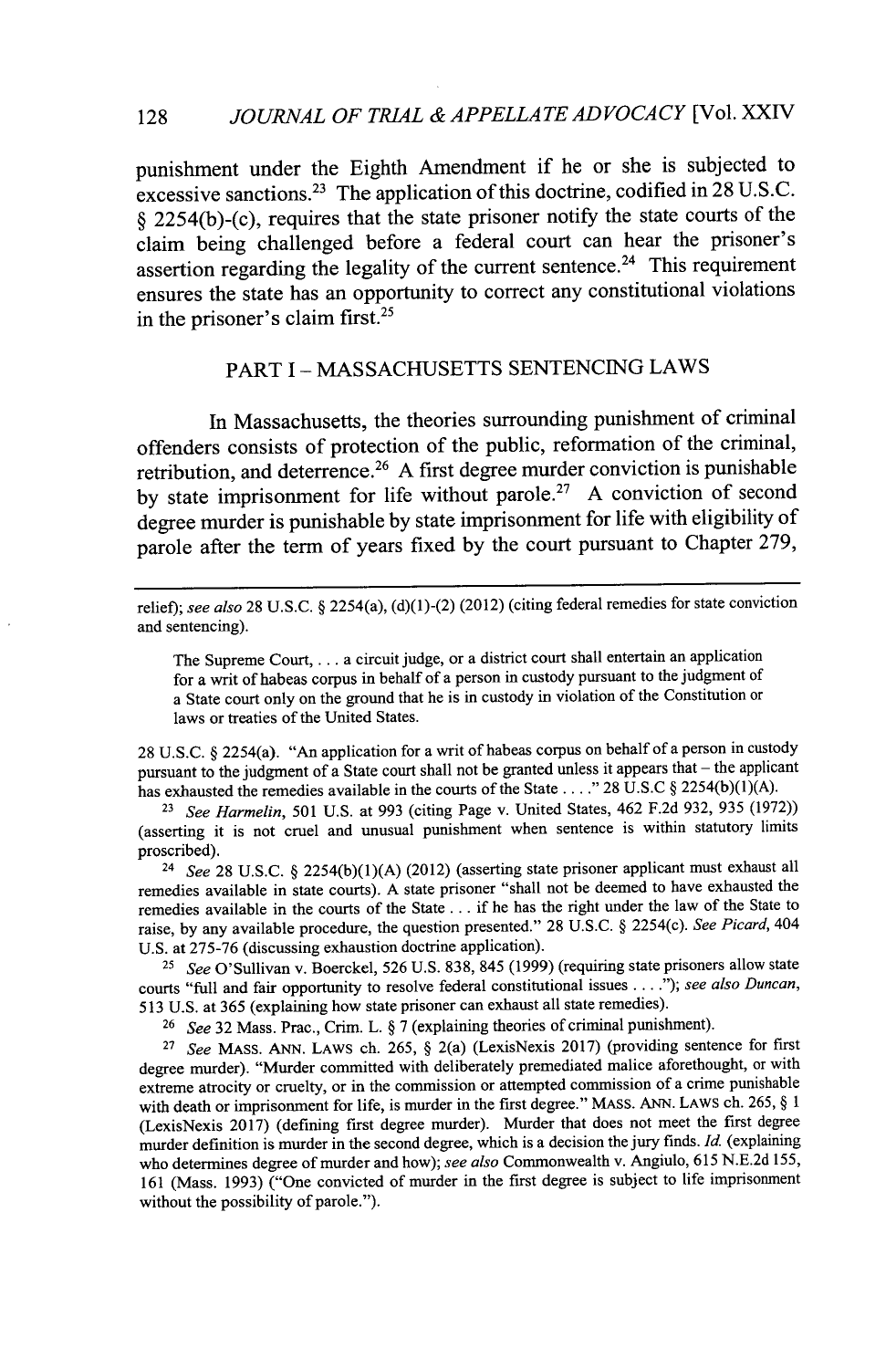Section 24 of the Annotated Laws of Massachusetts.<sup>28</sup> The court utilizes indeterminate sentencing and may fix a term of imprisonment with a minimum term not less than fifteen years and not exceeding twenty-five years, and a maximum term not exceeding the longest term of punishment for second degree murder fixed by the law.<sup>29</sup> Manslaughter is punishable by state imprisonment not exceeding twenty years or **by** imprisonment in jail or a house of correction not exceeding two and one half years, and a fine not exceeding one thousand dollars.<sup>30</sup> If the court sentences the defendant to state prison on a manslaughter conviction, the court fixes a maximum term not exceeding the longest term of punishment for manslaughter fixed **by** the law, twenty years in this case, and at least a one year minimum term.<sup>31</sup>

## PART II **- NEW** HAMPSHIRE **SENTENCING** LAWS

In New Hampshire, a felony conviction can result in a defendant going to prison for more than one year.<sup>32</sup> New Hampshire separates felonious crimes into two classes, **"A"** and "B," however, although murder is a felony, it does not fall under either of these classes.<sup>33</sup> First degree murder, second degree murder, and manslaughter have their own sentencing

**<sup>28</sup>***See* MASS. **ANN.** LAWS ch. **265, §** 2(c) (LexisNexis **2017)** (detailing sentencing for second degree murder); *see also* Commonwealth v. Mangum, **256 N.E.2d 297, 298** (Mass. **1970)** (reinforcing state mandatory punishment of life imprisonment for second degree murder conviction). **A** significant difference between a sentence of life imprisonment for first degree murder and second degree murder is that a person convicted of first degree murder is not eligible for parole. Commonwealth v. Glass, **519 N.E.2d 1311, 1316** (Mass. **1988)** (contrasting parole eligibility for two different crime convictions with similar sentences).

*<sup>29</sup>See* MASS. **ANN. LAWS** ch. **279, §** 24 (LexisNexis **2017)** (stating indeterminate sentencing for second degree murder); *see also* Commonwealth v. Perry, 450 **N.E.2d 615, 619** (Mass. **1983)** (explaining parole eligibility for second degree murder conviction after serving fifteen years in prison).

*<sup>30</sup>See* **MASS. ANN. LAWS** ch. **265, § 13** (LexisNexis **2017)** (reviewing sentences for manslaughter); *see also* Commonwealth v. Catalina, **556 N.E.2d 973, 976** (Mass. **1990)** (citing Commonwealth v. Godin, **371 N.E.2d** 438, 442 (Mass. **1977))** (explaining common law is sole basis for manslaughter elements as there is no statutory definition); Commonwealth v. Knight, **637 N.E.2d** 240, 247 (1994) ("[A]n unlawful killing that is not murder is manslaughter."); Commonwealth v. Skinner, **556 N.E.2d** 1014, **1017** (Mass. **1990)** (citing Lannon v. Commonwealth, 400 **N.E.2d 862, 865** (Mass. **1980))** (emphasizing malice distinguishes murder and manslaughter). "Malice is an essential element of murder." *Lannon,* 400 **N.E.2d** at **865.**

*<sup>31</sup>See* **MASS. ANN. LAWS** ch. **279, §** 24 (LexisNexis **2018)** (outlining indeterminate sentence for manslaughter). "[T]he minimum term shall be a term set **by** the court, except that, where an alternative sentence to a house or correction is permitted for the offense, a minimum state prison term may not be less than one year." *Id.*

*<sup>32</sup>See* **N.H. REV. STAT.** *ANN.* **§** 625:9(III) (LexisNexis **2018)** (defining felony).

*<sup>33</sup>See id.* (categorizing murder felonies from **A** and B felonies).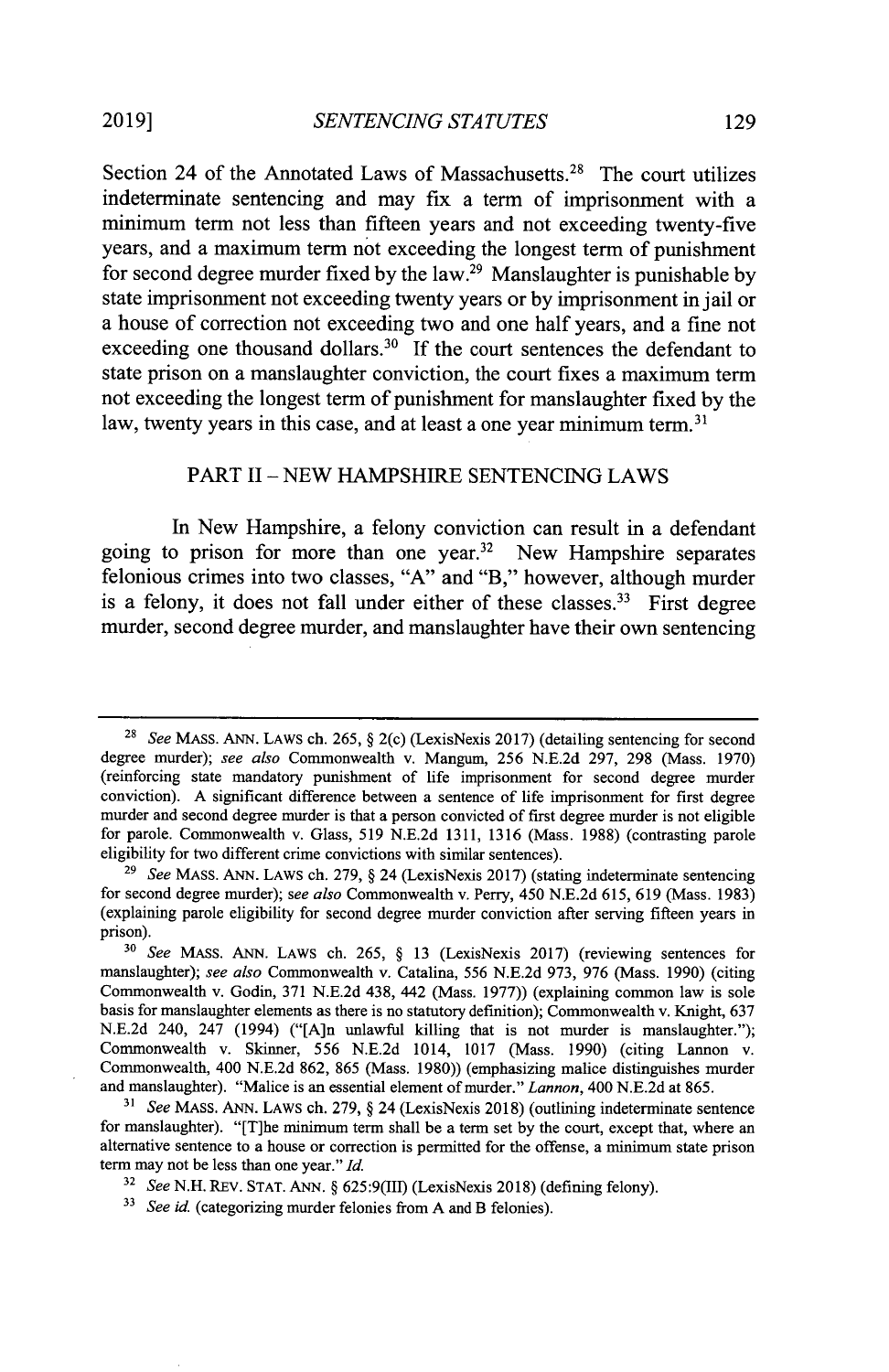laws.<sup>34</sup> A conviction of first degree murder holds a sentence of life imprisonment without parole.<sup>35</sup> A second degree murder conviction is punishable **by** a maximum term of imprisonment for life or the court may order its own term.<sup>36</sup> However, when a court orders a life sentence for second degree murder, both the minimum and maximum terms are within the court's discretion. $37$  When a court orders a maximum term other than a life sentence for second degree murder, the minimum cannot exceed half of the maximum term.<sup>38</sup> If evidence supports the presence of an extreme indifference to the value of human life, then the jury may convict with murder in the second degree; if an extreme indifference does not exist, the jury may convict **by** manslaughter.3 9 Manslaughter is punishable **by** imprisonment not exceeding thirty years.40 In addition to a sentence of imprisonment, a fine may be imposed not exceeding \$4,000 for a felony.<sup>41</sup>

**A** person is guilty of murder in the first degree if he: (a) Purposely causes the death of another; or **(b)** Knowingly causes the death of: **....** ['P]urposely' shall mean that the actor's conscious **object** is the death of another, and that his act or acts in furtherance of that object were deliberate and premeditated.

*Id.* **§§** 630:1-a(I)-(II); *see also* State v. Greenleaf, 54 **A. 38,** 43 **(N.H. 1902)** (asserting state must show malice, deliberation, and premeditation for first degree murder conviction). Although premeditation and deliberation must occur before the actual killing **by** some amount of time, the time does not have to **be** long nor is there a particular amount of time required. State v. Shackford, **506 A.2d 315, 317 (N.H. 1986)** (citing State v. Place, 495 **A.2d 1253, 1255 (N.H. 1985))** (discussing elements of first degree murder).

*<sup>36</sup>See* **N.H.** REV. **STAT. ANN. § 630:1-b(II)** (LexisNexis **2018)** (stating sentence for second degree murder). **"A** person is guilty of murder in the second degree if: (a) He knowingly causes the death of another; or **(b)** He causes such death recklessly under circumstances manifesting an extreme indifference to the value of human life." *Id.* **§ 630: 1-b(l).**

<sup>37</sup> See id. § 651:2(II)(d) (explaining indeterminate sentence for second degree murder conviction).

<sup>38</sup> See id. (outlining maximum and minimum terms for second degree murder conviction).

*<sup>39</sup>See* State v. Schultz, **677 A.2d 675, 678 (N.H. 1996)** (reiterating critical factor of "extreme indifference" is degree of disregarding risks of death to another); *see also* State v. Dow, 489 **A.2d 650,652 (N.H. 1985)** (quoting State v. Howland, 402 **A.2d 188,191 (N.H. 1979))** (explaining juries make factual determinations whether to convict defendant of second degree murder or manslaughter).

*40 See* **N.H.** REV. **STAT. ANN. §** 630:2(II) (LexisNexis **2018)** (stating sentence for manslaughter). **"A** person is guilty of manslaughter when he causes the death of another: (a) Under the influence of extreme mental or emotional disturbance caused **by** extreme provocation but which would otherwise constitute murder; or **(b)** Recklessly." *Id.* **§ 630:2(I).**

*<sup>41</sup>See* **N.H.** REV. **STAT. ANN. § 651:2(IV)** (LexisNexis **2018)** (describing potential additional punishment on top of imprisonment sentence).

*<sup>34</sup> See id. §* **651:2(1)** (showing first and second degree murder and manslaughter not under felony class).

<sup>&</sup>lt;sup>35</sup> *See id.* § 630:1-a(III) (stating sentence for first degree murder).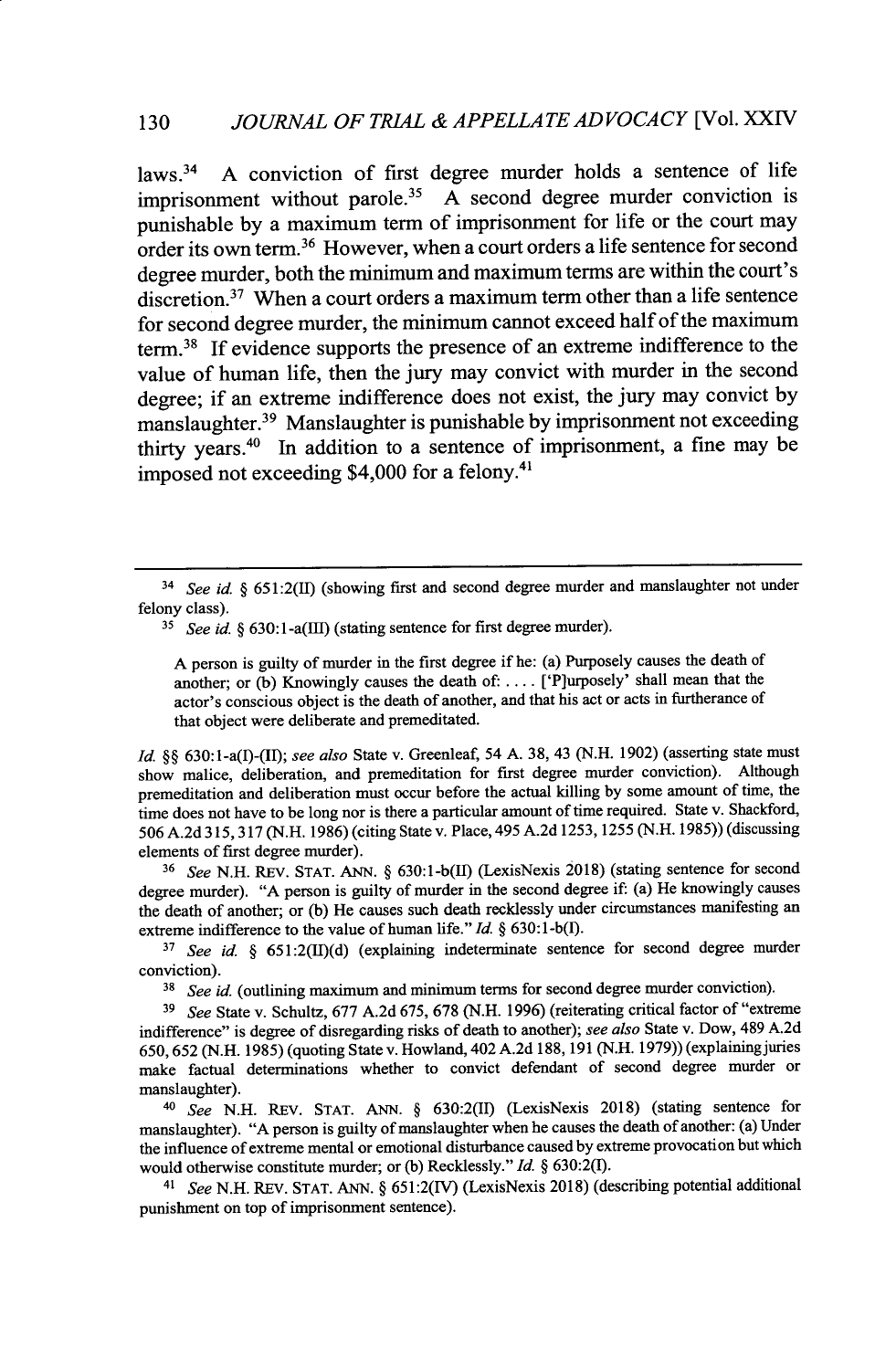# PART III **- NEW** YORK **SENTENCING** LAWS

In New York, a felony means an offense for which imprisonment can exceed one year.<sup>42</sup> New York has classifications ranging from Class A to Class **E** for felonies, with Class **A** consisting of two subcategories, **A-1** and  $A$ -II.<sup>43</sup> Within the individual section for a particular felony is the appropriate classification.<sup>44</sup> Murder in the first and second degree are class **A-I** felonies, manslaughter in the first degree is a class B felony, and manslaughter in the second degree is a class C felony.<sup>45</sup> The state abides by determinative sentences that run for a specific period and indeterminate sentences that state a minimum and maximum range.<sup>46</sup>

With some exceptions, if a court orders a sentence of imprisonment for a felony, it is an indeterminate sentence.<sup>47</sup> The term of an indeterminate sentence is to be not less than three years and depending on the felony class, the maximum term fixed **by** the court varies." **A** class **A** felony maximum sentence term is life imprisonment, a class B felony sentence term cannot exceed twenty-five years, and a class **C** felony sentence term cannot exceed

*4 See id. § 55.10(1)* (explaining location of classification of felony).

*45 See id.* **§§** *125.15,* **.20,** *.25,* **.27** (classifying specific felonies).

**A** person is guilty of manslaughter in the first degree when: **(1)** With intent to cause serious physical injury to another person, he causes the death of such person or of a third person; or (2) With intent to cause the death of another person, he causes the death of such person or of a third person under circumstances which do not constitute murder because he acts under the influence of extreme emotional disturbance **....**

*Id. §* **125.20** (defining first degree manslaughter). **"A** person is guilty of manslaughter in the second degree when: **(1)** He recklessly causes the death of another person; or **... (3)** He intentionally causes or aids another person to commit suicide." *Id. §* **125.15** (defining second degree manslaughter).

*4 See* People v. Hassin, 48 **A.D. 2d 705, 705 (App.** Div. **1975)** (articulating if statute provides indeterminate sentence for certain criminal conviction, court cannot impose definite sentence); *see also* Robert Reuland, *New York Sentencing Chart: Criminal Sentences in New York,* LAW **OFFICES** OF ROBERT **C.** REuLAND, **P.C.,** http://www.reulandlaw.com/useful-info/new-york-sentencingchart/ (last visited Sept. **23, 2018)** (describing New York's felony classifications in statutes).

<sup>47</sup>*See* N.Y. **PENAL** LAW **§ 70.00** (Consol. **2018)** (explaining type of imprisonment sentence for felony); People v. Kerrigan, **37 A.D.2d 770, 770 (App.** Div. **1971)** (reiterating imprisonment sentence for felony is indeterminate sentence with maximum of at least three years).

*48 See* N.Y. **PENAL** LAW **§ 70.00(2)** (Consol. **2018)** (discussing indeterminate sentences broadly).

<sup>42</sup>*See* N.Y. **PENAL** LAW **§ 10.00(5)** (Consol. **2018)** (defining felony).

*<sup>43</sup> See id. § 55.05(1)* (stating felonies classified "for purpose of sentence"). This type of classification system seeks to avoid "the need for separate authorized sentences for each offense. Under this system the specific offenses are merely labeled as to category and all aspects of the sentence are dealt with in one title of the law." N.Y. **PENAL** LAW **§** *55.05* note (Consol. **2017)** (Commission Staff Notes).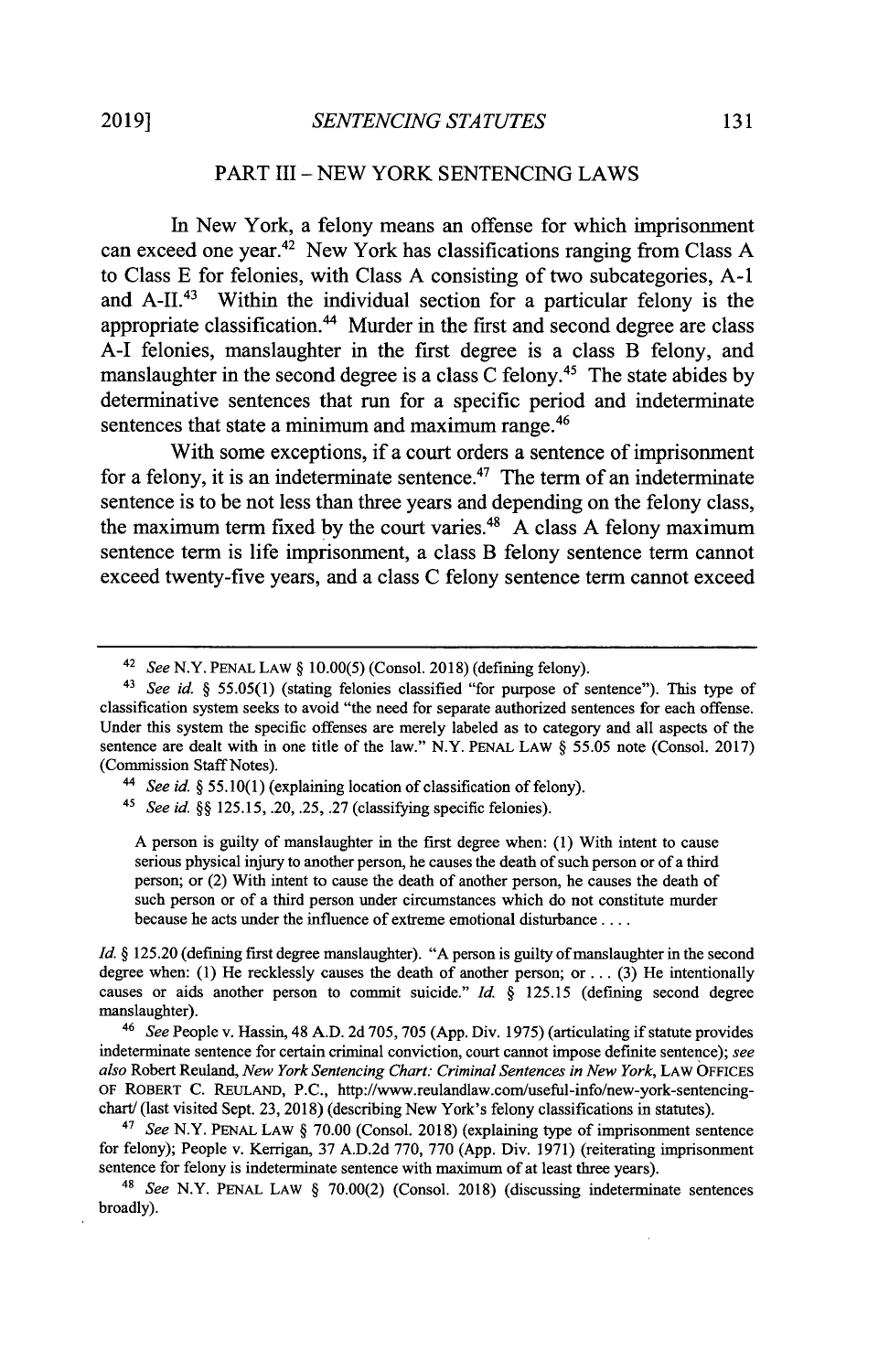fifteen years.<sup>49</sup> Under an indeterminate sentence, the minimum period of imprisonment is to be not less than one year and similar to the maximum term, the court fixes the minimum period depending on the class of the felony.<sup>50</sup> With the exception of murder in the first degree, class A-I felony imprisonment periods are to be between fifteen years and twenty-five years.<sup>51</sup> Murder in the first degree, that does not obtain a sentence of death or life imprisonment without parole, requires a minimum imprisonment period between twenty and twenty-five years.<sup>52</sup> A defendant convicted of murder in the first degree and sentenced to life imprisonment without parole cannot become eligible for parole or conditional release and the sentence is an indeterminate sentence.<sup> $53$ </sup> The minimum period fixed by a court for all other felonies is between one year and not more than one-third of the maximum term.<sup>54</sup>

# **ANALYSIS**

Having uniform state sentencing guidelines or laws could create less confusion and more equality for the legal system across the nation, however, this uniform system would simultaneously take away from each state's independence.<sup>55</sup> Each state is aware of the most common and frequent crimes that occur within that state's borders, and overall, each legislature has a better understanding of what would benefit the state compared to other states.<sup>56</sup> In order to alleviate a strict and uniform sentencing standard that all states abide **by,** there is the option of having uniform sentence ranges for a

*<sup>49</sup> See id. §* 70.00(2)(a)-(c) (comparing felony classes' maximum term of sentence).

**<sup>50</sup>***See id §* **70.00(3)** (describing minimum period of imprisonment under indeterminate sentences). This minimum period controls the length of time the prisoner must serve before becoming eligible for parole consideration. *Id.*

<sup>51</sup>*See id. §* 70.00(3)(a)(i) (pointing to **A-I** felony imprisonment minimum periods).

<sup>52</sup>*See id.* (highlighting **A-I** felony first degree murder minimum period of imprisonment); *see also* N.Y. **PENAL LAW** *§* **60.06** (Consol. **2018)** (listing options that court can sentence defendant convicted of first degree murder).

*S3 See* N.Y. **PENAL LAW** *§* **70.00(5)** (Consol. **2018)** (stating life imprisonment without parole as indeterminate sentence).

<sup>54</sup>*See id. §* **70.00(3)(b)** (defining minimum period fixed **by** court for all other felonies).

ss *See* **U.S. CONST.** amend. X (asserting state powers).

**<sup>56</sup>***See Harmelin, 501* **U.S.** at **989-90** (contrasting punishment for particular crimes based on individual states desires); *see also* Alison Lawrence, *Making Sense of Sentencing: State Systems and Polices,* **NAT'L CONF. OF ST. LEGISLATURES 32 (2015)** (discussing states creating own unique sentencing system); Alison Lawrence, *Trends in Sentencing and Corrections: State Legislatures,* **NAT'L CONF. OF ST. LEGISLATURES (2013)** (declaring states involvement in collecting data to find effective sentencing guidelines and correction polices).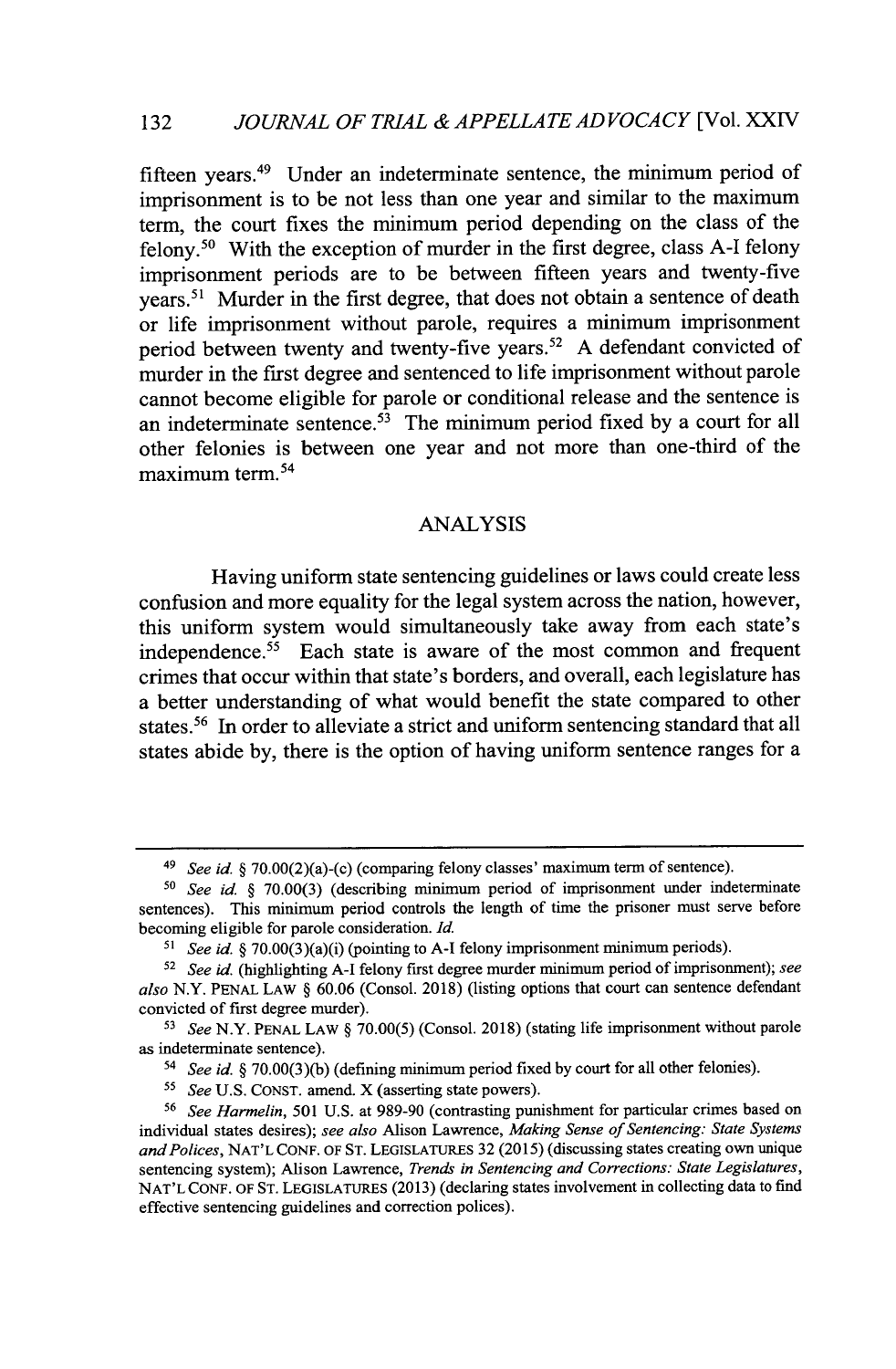particular crime that it must be within and formulate a similar structure of communicating the sentences to readers.<sup>57</sup>

Although each state creates sentencing structures favoring their own respective desires, it is an interesting realization how bordering states sentencing structures and laws are different.<sup>58</sup> For instance, New York and New Hampshire classify felony crimes into different classes, each with their own individual particularized sentence, as opposed to Massachusetts where each criminal statute provides the penalties for particular felonies.<sup>59</sup> New York differentiates manslaughter from Massachusetts and New Hampshire **by** splitting it into first degree and second degree manslaughter, each categorized under a different felony class. $60$  How states communicate penalties for felonies to the public is also unique.<sup>61</sup>

Massachusetts defines what constitutes first and second degree murder in the same statute.<sup> $62$ </sup> The punishments for first and second degree murder appear in a separate statute. $63$  Massachusetts does not have a statutory definition for manslaughter, however, there is a statute that solely addresses the punishment for an individual convicted of manslaughter.<sup>64</sup> Along with the aforementioned penalties in other statutes, Massachusetts

*<sup>5</sup>See* Alison Lawrence, *Making Sense ofSentencing: State Systems and Polices,* **NAT'L CONF.** OF **ST.** LEGISLATURES **3 (2015)** (defining sentencing systems); *see also NICHOLAS* **N. KITTRIE, ELYCE H. ZENOFF** *&* VINCENT **A. ENG, SENTENCING, SANCTIONS, AND CORRECTIONS: FEDERAL AND STATE LAW, POLICY, AND PRACTICE 211-12** (Foundation Press, 2nd ed. 2002) (discussing sentencing options).

ss *See* Brian **J.** Ostrom, Charles W. Ostrom, Roger **A.** Hanson **&** Matthew Kleiman, *Assessing Consistency and Fairness in Sentencing: A Comparative Study in Three States,* **NAT'L** CTR. **FOR ST. CTS. (2008),** *http://www.ncsc.org/~/media/microsites/files/csi/assessing/o20consistency.ashx* (reporting considerable variation among state sentencing guidelines).

*<sup>59</sup>See* N.Y. **PENAL** LAW **§ 70.00** (Consol. **2018)** (demonstrating usage of felony classes); **N.H.** REv. **STAT. ANN. §** 651:2(II)(a)-(b), **(d)** (LexisNexis **2018)** (showing felony classes); MASS. **ANN.** LAWS ch. **265, §§ 1,** 2, **13,** 24 (LexisNexis **2018)** (highlighting no usage of classes for felonies).

*<sup>6</sup>See* N.Y. **PENAL** LAW **§§** *125.15,* .20 (Consol. **2018)** (exhibiting two degrees of manslaughter in New York); **N.H.** REV. **STAT. ANN. § 630:2** (LexisNexis **2018)** (defining manslaughter without degrees); MASS. **ANN.** LAWS ch. **265, § 13** (LexisNexis **2018)** (defining manslaughter without degrees).

*<sup>61</sup>See* Alison Lawrence, *Making Sense ofSentencing: State Systems and Polices,* **NAT'L CONF.** OF **ST. LEGISLATURES (2015)** (describing each state's system as unique).

**<sup>62</sup>***See* MASS. **ANN.** LAWS ch. **265, § 1** (LexisNexis **2018)** (exhibiting two definitions in one statute).

*<sup>63</sup>See id §* 2 (demonstrating usage of one statute to explain two different crimes' punishments).

*<sup>6</sup> See id §* **13** (providing one statute solely for asserting manslaughter punishment); *Catalina,* **556 N.E.2d** at **976** (citing Commonwealth v. Godin, **371 N.E.2d** 438, 442 (Mass. **1977))** (stating no statutory definition for manslaughter).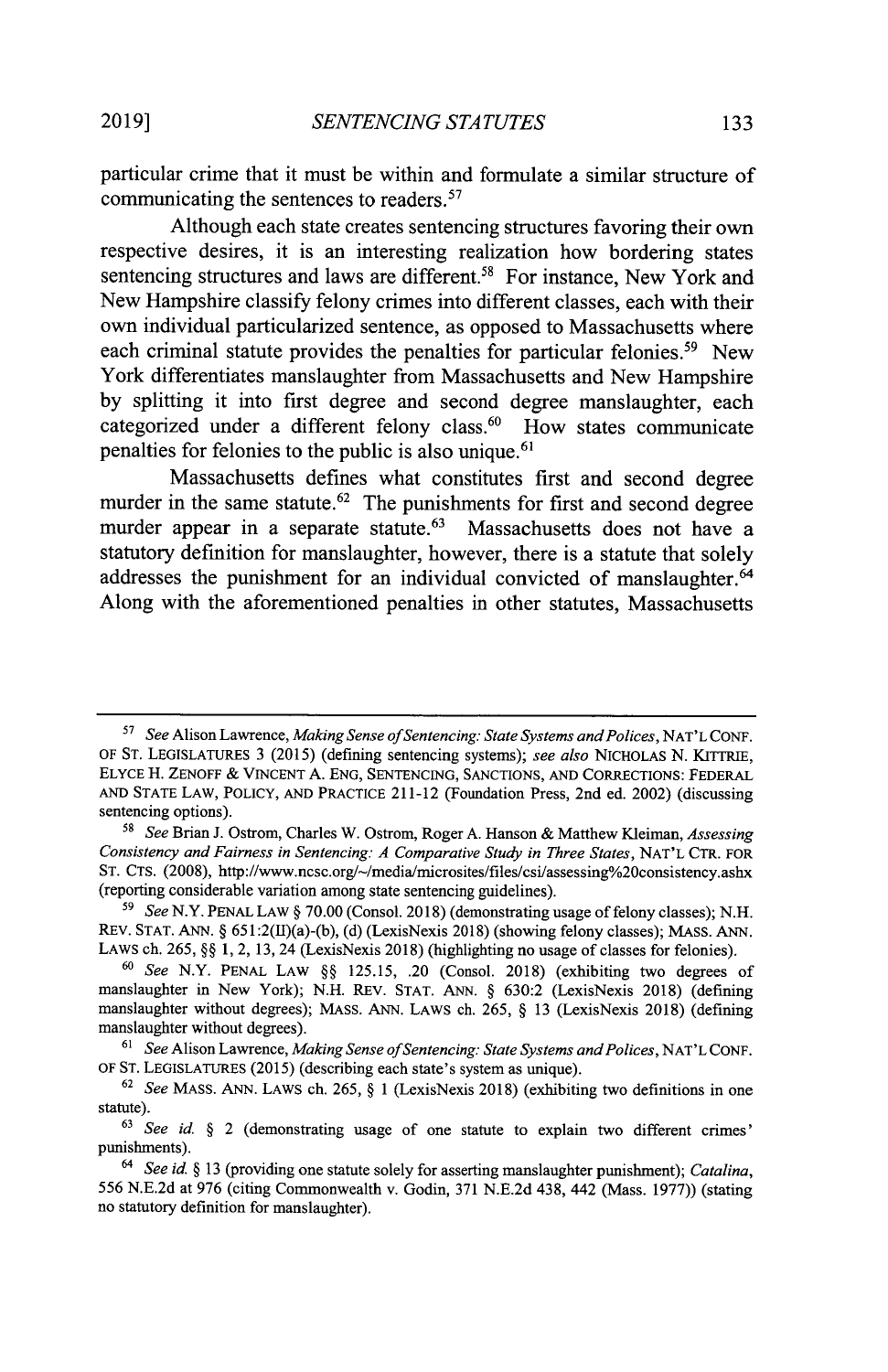provides a statute disclosing indeterminate sentences for an individual sentenced to state prison.<sup>65</sup>

New Hampshire divides first degree murder, second degree murder, and manslaughter into separate statutes; each respective statute defines the elements of the crime and the punishment for a conviction. $66$  New Hampshire does provide a separate statute for sentences and limitations, however for first degree murder and manslaughter, the statute directs the reader to the statute pertaining to that particular crime, as that particular statute provides the sentence.<sup>67</sup> The sentencing and limitations statute addresses second degree murder **by** explaining the minimum term application based on the maximum **term.<sup>6</sup> 1**

New York has a separate statute for each crime and first degree murder, second degree murder, first degree manslaughter, and second degree manslaughter each also have their own statute describing the elements and classes of the felonies.<sup>69</sup> New York provides the sentence of imprisonment for each felony class in a separate statute.<sup>70</sup> This statute directs and unveils New York's usage of indeterminate sentences, alternative defmite sentences, and determinate sentences.<sup>71</sup>

**A** structure that allows the court to fix the maximum within a statutory range is more beneficial to offenders because two separate convictions of the same crime may have unique fact patterns which could call for application of different terms.<sup>72</sup> Although there is no requirement that two separate defendants convicted of the same crime with similar facts receive equal punishments, ajudge's discretion must remain in the particular statute's boundaries and not change the type of sentence from an indeterminate sentence to a determinate sentence.<sup>73</sup> The primary purpose of

*n1 See id.* (highlighting usage of different types of sentences).

**<sup>72</sup>***See* N.Y. **PENAL** LAW *§* **70.00** note (Consol. **2017)** (Commission Staff Notes) (noting ability of court to fix maximum term of sentence according to each individual case); *see also* Alison Lawrence, *Making Sense of Sentencing: State Systems and Polices,* **NAT'L CONF.** OF **ST. LEGISLATURES** 4 **(2015)** (describing indeterminate sentencing as **highly** individualized penalty).

*<sup>73</sup>See* People v. Givens, **181 A.D.2d 1031 (App.** Div. **1992)** (citing People v. Brown, **136 A.D.2d 1, 16 (App.** Div. **1988))** (discussing sentences for defendants in similar situations); People v. Hassin, 48 **A.D. 2d 705, 705 (App.** Div. **1975)** (asserting court has no authority to impose determinate sentence when statute provides for indeterminate sentence).

*<sup>65</sup>See* MASS. **ANN. LAWS** ch. **265,** *§* 24 (LexisNexis **2017)** (asserting indeterminate sentencing usage **in** Massachusetts).

*<sup>66</sup>See* **N.H.** REv. **STAT. ANN.** *§§* 630:1-a, **:1-b,** :2 (LexisNexis **2017)** (showing one statute containing definition and sentence of only one particular crime).

**<sup>67</sup>***See id. §* **651:2** (providing sentencing for crimes).

*<sup>61</sup>See id. §* **651:2(II)(d)** (explaining minimum sentence term for second degree murder).

**<sup>69</sup>***See* N.Y. **PENAL** LAW *§§* **125.15,** .20, *.25,* **.27** (Consol. **2017)** (showing one statute describing only one crime and corresponding felony class).

*<sup>70</sup>See id. §* **70.00** (asserting sentence of imprisonment for felonies in one statute).